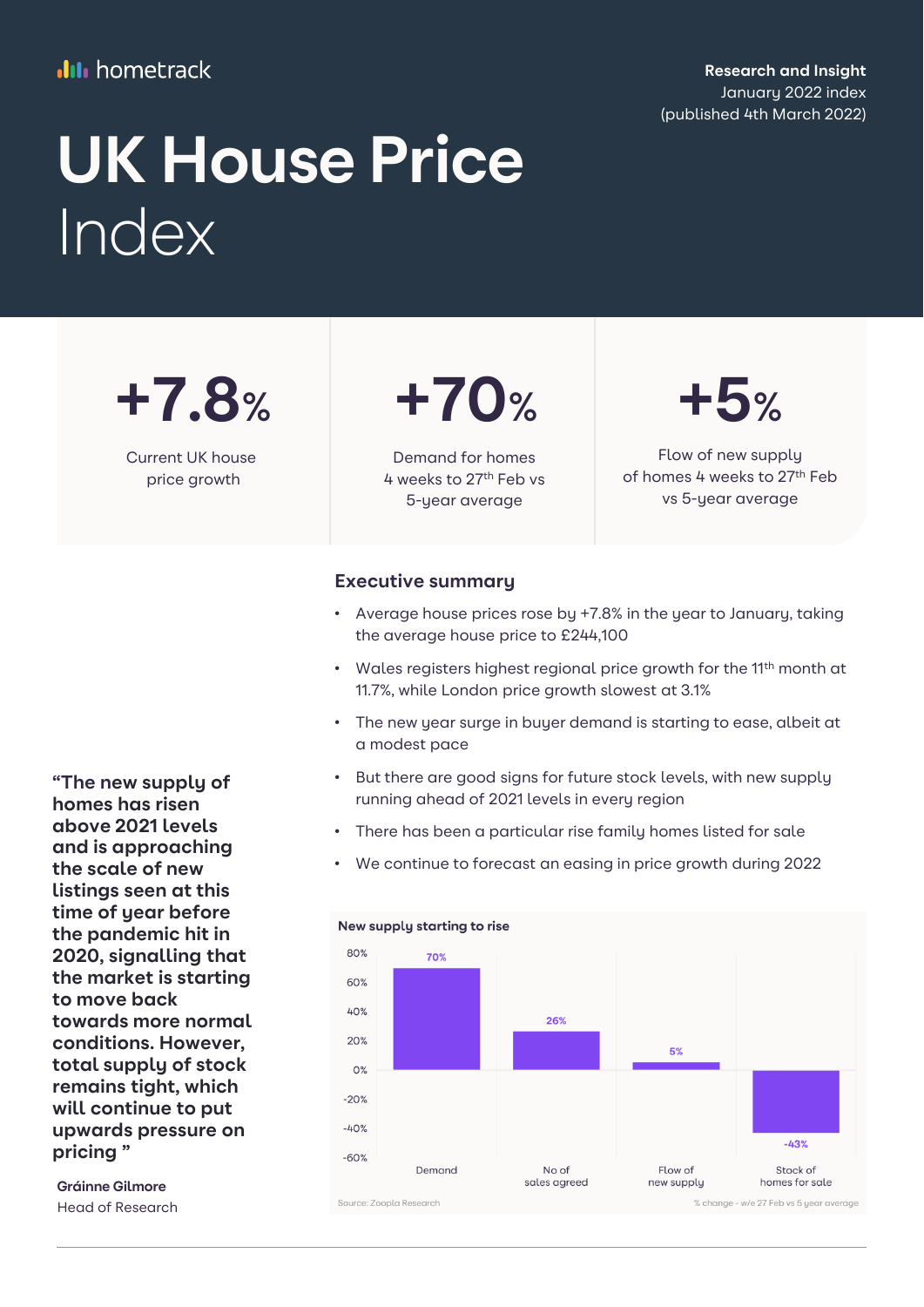**+0.9%**

UK house price growth, 3m to January 2022

### **UK house price inflation at +7.8%**

Average UK house prices rose by 0.9% in the three months to January, taking the rate of annual growth to 7.8%, down from 8% in December. Price growth gained momentum during most of 2021, after one of the busiest years the market had ever experienced. But with the lowest level of quarterly house price growth since August 2020, there are signs now that price growth is starting to ease, although the path will not be linear.



Price growth was spurred during 2021 due to the pandemic 'reassessment of home' driving demand among buyers and owners wanting to live elsewhere or in a home with different space. In addition, the stamp duty holiday running from summer of 2020 to autumn last year also boosted demand and eroded supply.

The market is highly localized, however, with price growth ranging from 16.6% in Powys in Wales to -2.2% in the City of London. Affordability, working practices and property type are all factors in the range of value growth over the last two years. Liverpool leads the city growth at 10.3%, with price declines of -0.3% in Aberdeen.

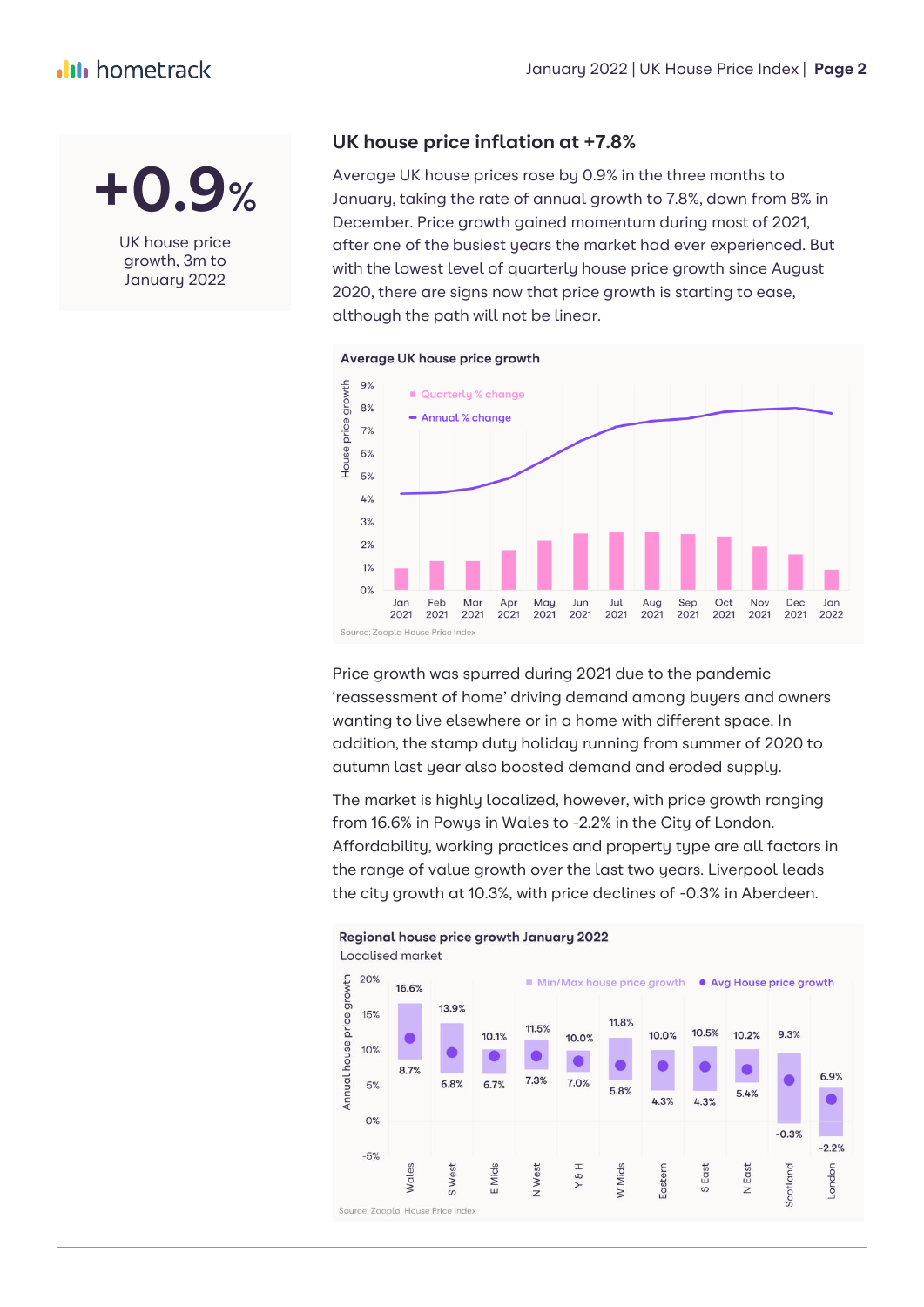

Average value of a home, UK, January 2022

## **New supply of homes for sale gathering momentum**

The imbalance between buyer demand and supply is not going to unwind in the near term. As can be seen in the chart on page 1, in late February, buyer demand for homes was 70% above the five-year average, and the total stock of homes available for sale was 43% lower.

However, the recovery in the levels of new supply is gathering momentum. In January and February, new listings were up in every part of the country compared to 2021 as more movers, and landlords, listed their homes for sale.



More homes being listed for sale than in early 2021

The UK was in lockdown in early 2021, which means the annual comparison is flattering. But what is also telling from the chart above is the relationship between listings early this year and the longer-term trend before the pandemic.

In several regions, including Scotland, the East Midlands, the North East and Yorkshire and the Humber, new listings over the last two months exceeded levels seen in 2017-2020 over the same period, signalling a turnaround in supply. New listings were broadly in line with longer-term trends in the North West and the West Midlands.

In the South West and Wales, where there are larger disparities in listings numbers in January and February compared to before the pandemic, home values are seeing the biggest annual rises, with higher levels of demand and that lack of supply pushing up pricing.

When it comes to the type of properties being listed, there will be welcome news for markets with high concentrations of families moving, as there has been an annual rise of more than 10% in new listings for larger three and four-bed detached homes.

In fact new supply across all of the most common property types have risen year on year, meaning more listings in the last two months than in the same period in 2021.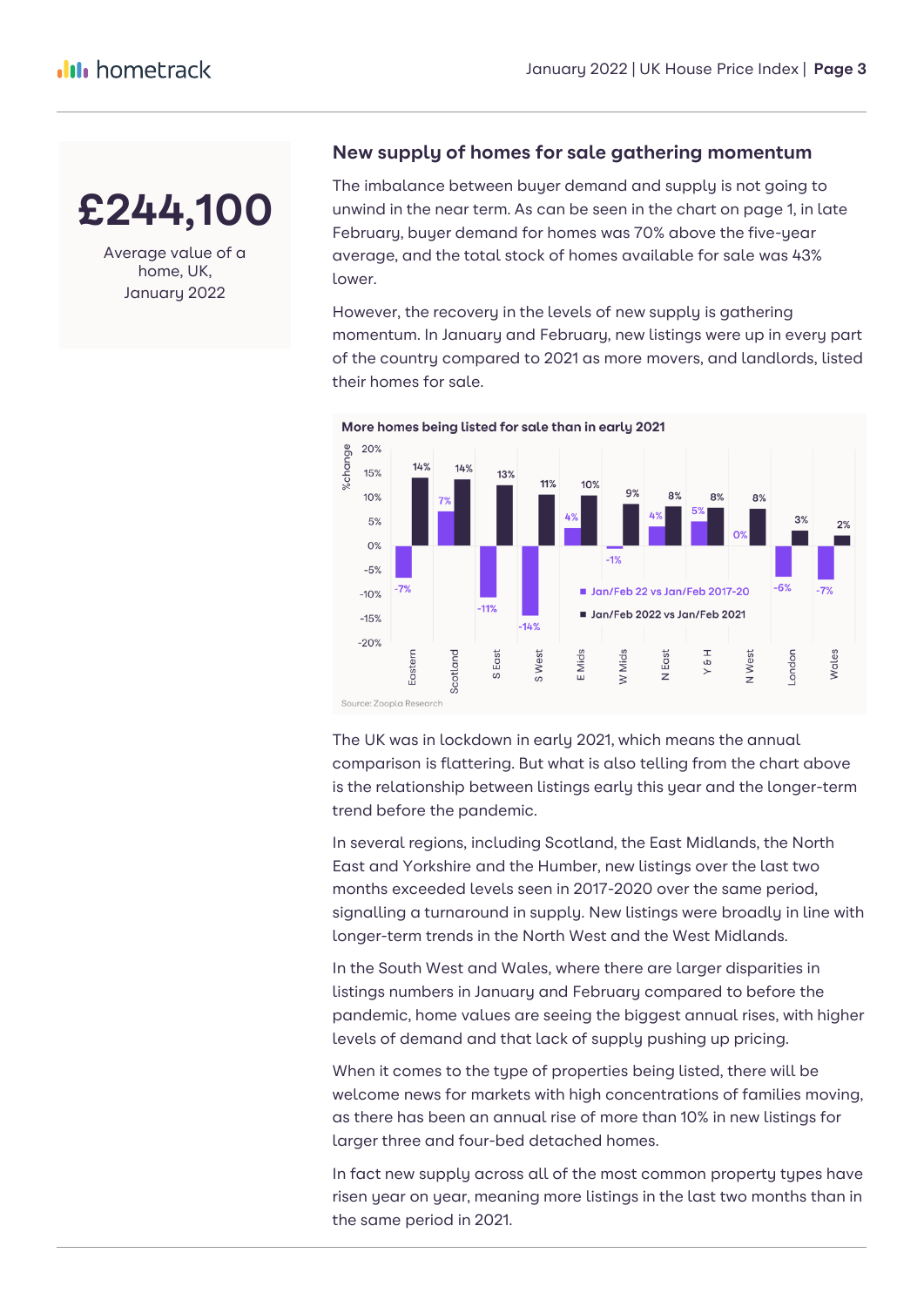

#### New supply of family homes rises year on year

The picture becomes more nuanced however when we look at supply by property type compared to pre-pandemic levels.

While new listings for flats is higher, there is still a shortfall in new listings for terraced, semi-detached and detached homes compared to longer-term norms, and signals that the dent in total stock levels for these homes will take longer to unwind.

Meanwhile the disparity between the demand and supply of these types of homes is having two main effects. First, on the speed at which stock is moving, and second, prices growth.

Family homes continue to sell very quickly, with 3-bed houses across the UK (excl London) reaching sale agreed just 23 days after being listed. This compares to a one-bed flat in London which takes on average 53 days from listing to sale agreed.

This slower moving flats market means the average price of a flat across the UK rose by 2.6% in the year to the end of January. This is the highest level of growth for flats since 2017, but it still trails price growth for houses – with the average value of a semi-detached home in the UK rising by 9.1% over the same time frame.



New supply of homes for sale starts to rise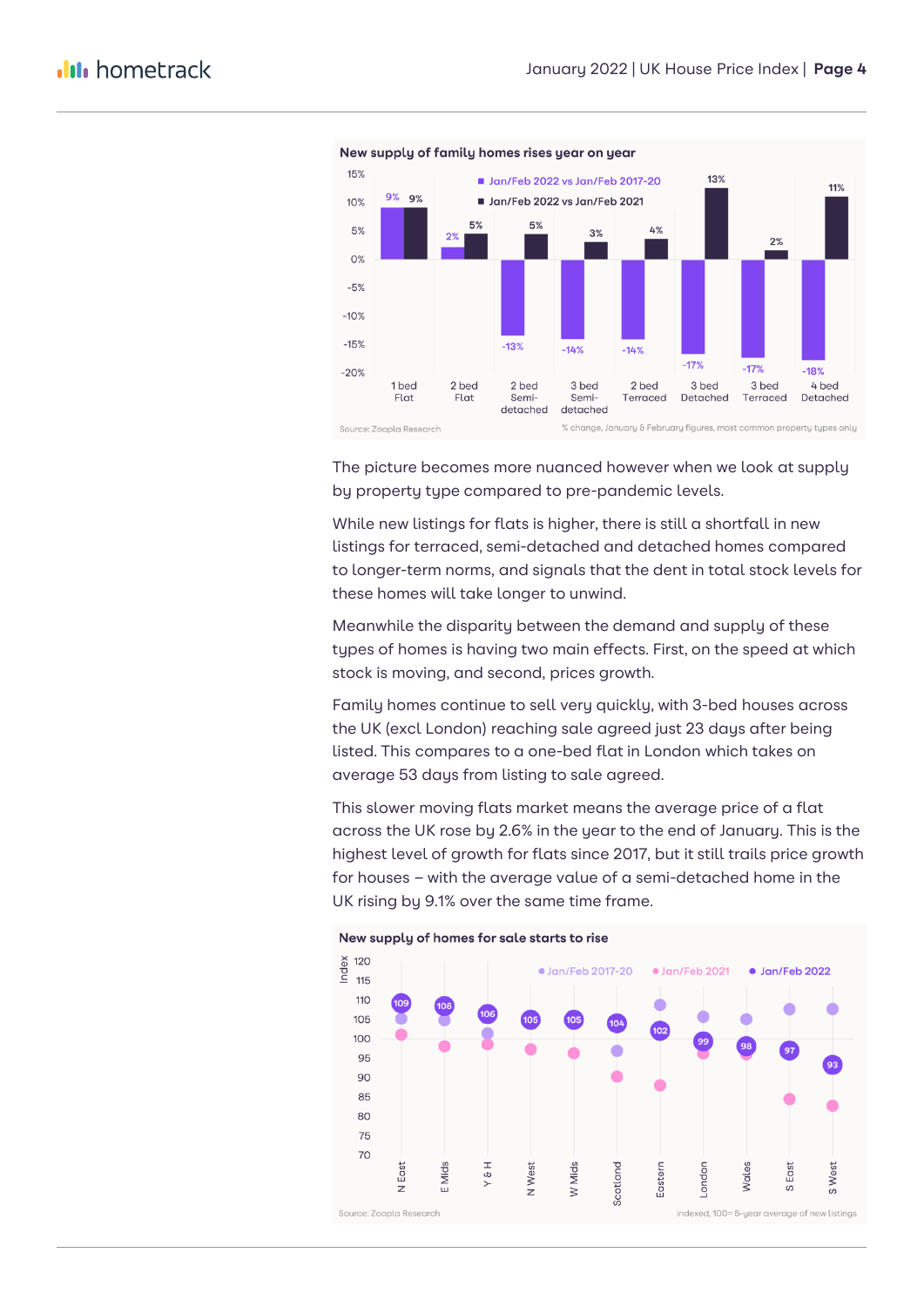## **23**days

Average time to sell a 3-bed house, UK excl London (listing to sale agreed)

## **Outlook**

While new supply is starting to turn, the speed at which the market is moving means that in January, around a half of properties that sold progressed from listing to sale agreed within three weeks. In comparison, last year, around a third of properties progressed this quickly through the purchase process.

This underlines that it will take time to start to rebuild the total stock of homes in the market.

Last year, some 1.5 million home sales were secured, even as stock levels declined, as willing sellers and buyers were able to agree purchases. The market moves more smoothly when there is choice for buyers, so the rebuilding of pipelines is positive as movers are more willing to list homes when they can find a property to move to.

Changing sentiment in the market as a result of the evolving economic conditions, outlined in more detail below, would cause another slowdown in listings as potential movers, sellers, adopt a 'wait and see' approach. But in the face of such high demand, including from first-time buyers who do not need to sell, there will still be the opportunity to secure transactions.

This year, rising economic headwinds, including the increasing cost of living and rising mortgage rates will start to put the brakes on house price growth. The global uncertainty and volatility resulting from the invasion of Ukraine will have economic impacts around the world, including the UK.

We continue to expect 1.2 million home sales this year, down from 1.5 million in 2021, and that average house price growth will be between +2% and +4% at the end of the year.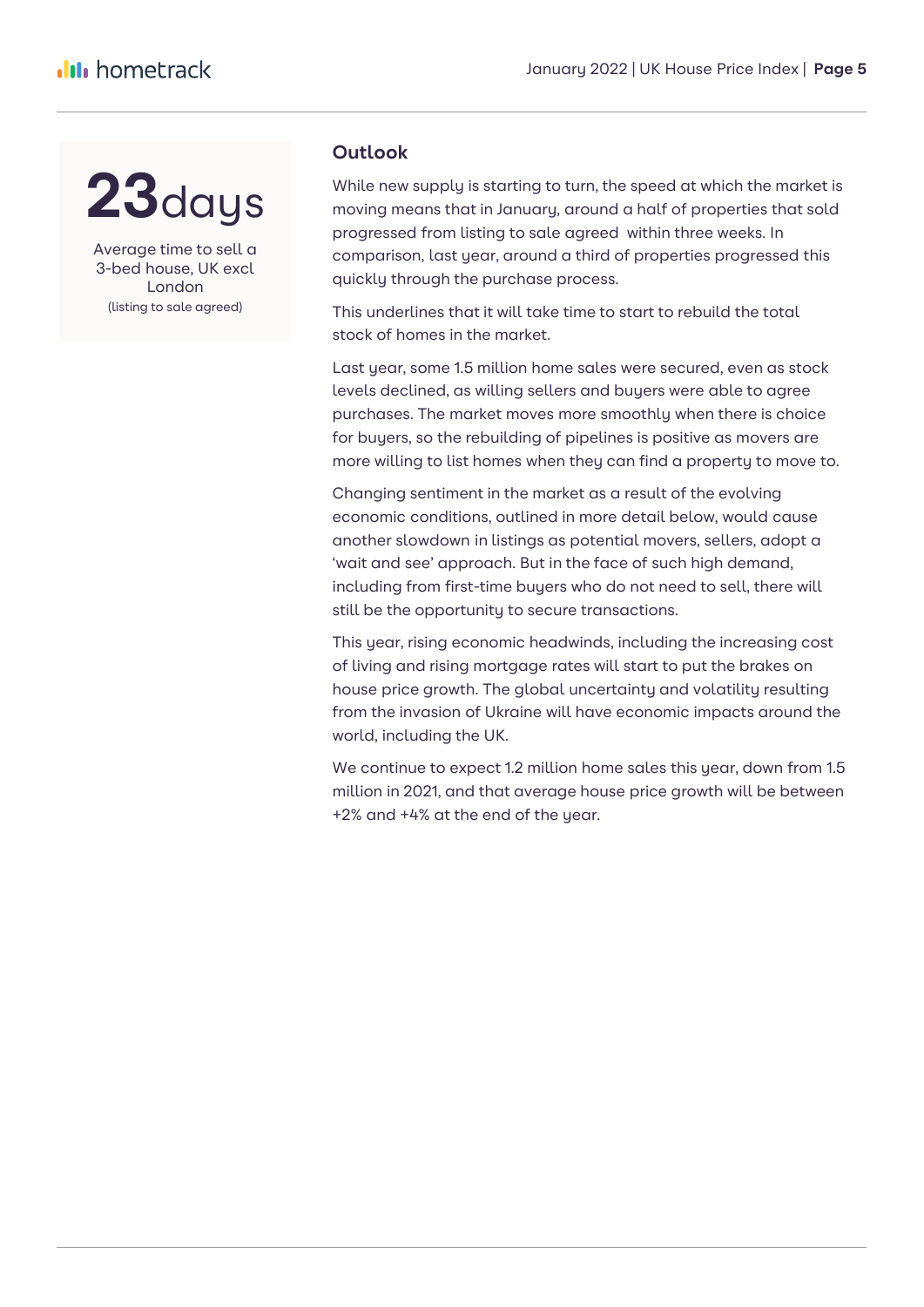### **House Price Index – Country, region and city summary**

Note: The Zoopla house price index is repeat sales-based price index using sold prices, mortgage valuations and data for agreed sales. The index uses more input data than any other and is designed to accurately track the change in pricing for UK housing.